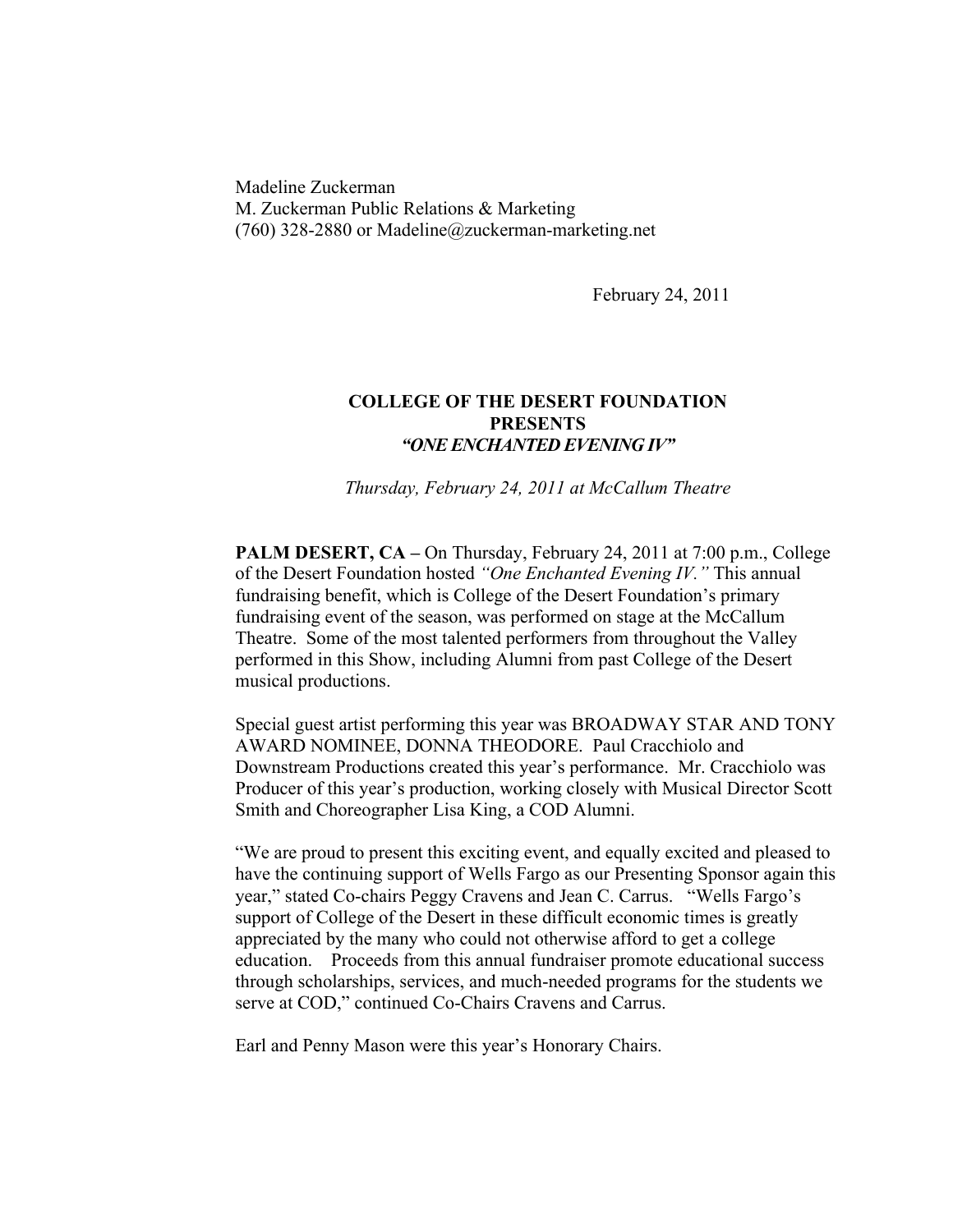*"One Enchanted Evening IV"* consisted of TWO parts. ACT ONE was a retrospective and tribute to the work and choreography of long time College of the Desert faculty member, Michele Gaines. The cast for Part One consisted of former students, contemporaries, teachers, and friends celebrating Ms. Gaines' uniquely beautiful work in song, theatre, and dance. Several dance studios from throughout the Valley participated by performing some original pieces choreographed and/or inspired by Ms. Gaines. Selections from past College of the Desert productions such as *Cabaret*, *La Cage Aux Folles*, *Gypsy*, *Into the Woods*, and *Man of La Mancha* were represented in this segment from solos to full production numbers.

ACT TWO of the production featured Broadway Star and Tony Award Nominee Donna Theodore in *A Date With Judy*, a pops concert tribute to the late, great Judy Garland. Accompanied by a live orchestra under the baton of Maestro Don Martin, Ms. Theodore rolled through the years telling stories and singing all of Judy's biggest hits. Donna Theodore has traveled the world performing this show to rave reviews and even had the opportunity to perform it at the esteemed Carnegie Hall. College of the Desert Foundation was honored to have Ms. Theodore perform on its behalf, marking her third year as a performer for *"One Enchanted Evening."*

Some of this year's top sponsors included Wells Fargo and Prime Time International, Judy Allen and Jim Hummer- Big Horn Charities, Jean C. Carrus, Donald & Peggy Cravens, Heather James Fine Art, Donna & Cargill MacMillan, Dr. Earl & Penny Mason, Sally Simonds, C.W. Driver, COD Alumni Assoc., Diane & Hal Gershowitz, Robert & Beverly Chell, Mark & Joann Nickerson, The Coeta & Donald Barker Foundation, PALM SPRINGS LIFE MAGAZINE, KMIR & KPSE TV, THE DESERT SUN, SEASON IN THE SUN MASTER CALENDAR, and PROGRESSIVE TALK AM 1450 KPTR PALM SPRINGS AND THE JACQUELINE BACHAR SHOW.

## **ABOUT COLLEGE OF THE DESERT (COD) FOUNDATION**

The Mission of the COD Foundation is to enhance the quality of higher education in the Coachella Valley and encourage public and private support for College of the Desert.

The Foundation's Vision is to positively impact the lives of students who are striving to achieve a purposeful education and to enhance the communities of the Coachella Valley and beyond, by providing them with the professional benefits of our skilled graduates.

The College of the Desert Foundation has raised more than \$35 million in support over the last 12 years, has given the College over \$15 million and